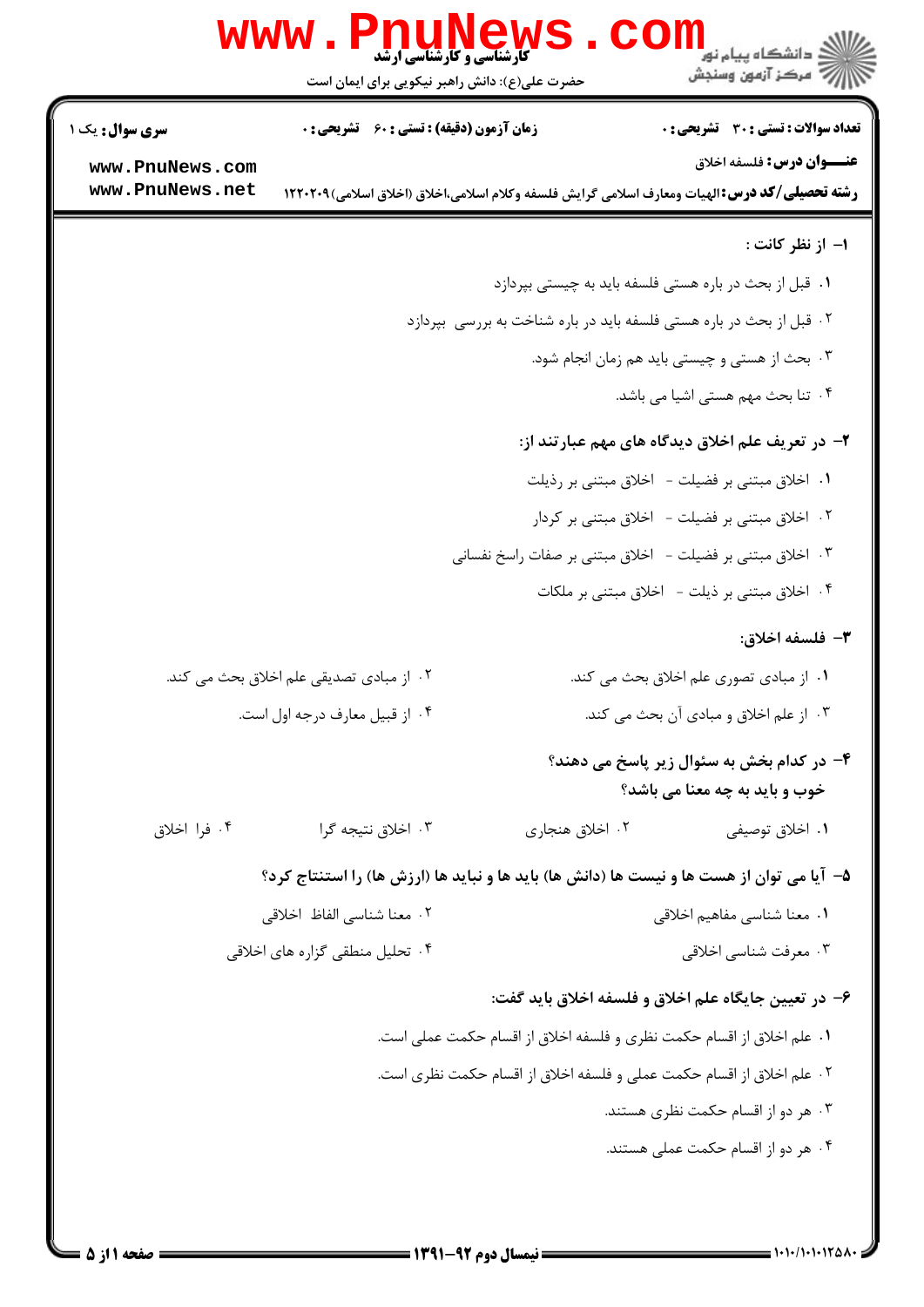|                                    | www.Pnul<br><b>کارشناسی و کارشناسی ارشد</b><br>حضرت علی(ع): دانش راهبر نیکویی برای ایمان است |                         | ڪ دانشڪاه پيا <sub>م</sub> نور<br>7ء مرڪز آزمون وسنڊش                                                                                      |
|------------------------------------|----------------------------------------------------------------------------------------------|-------------------------|--------------------------------------------------------------------------------------------------------------------------------------------|
| <b>سری سوال : ۱ یک</b>             | <b>زمان آزمون (دقیقه) : تستی : 60 ٪ تشریحی : 0</b>                                           |                         | <b>تعداد سوالات : تستی : 30 ٪ تشریحی : 0</b>                                                                                               |
| www.PnuNews.com<br>www.PnuNews.net |                                                                                              |                         | <b>عنـــوان درس:</b> فلسفه اخلاق<br><b>رشته تحصیلی/کد درس: ا</b> لهیات ومعارف اسلامی گرایش فلسفه وکلام اسلامی،اخلاق (اخلاق اسلامی)۲۲۰۲۰۹ ا |
|                                    |                                                                                              |                         | ۷- رویکردی که تا پایان سده های میانه بر مباحث اخلاقی چیره بود:                                                                             |
| ۰۴ الزام اخلاقي                    | ۰۳ تکلیف گرائی                                                                               | ۰۲ تکیه بر قانون اخلاقی | ٠١ فضيلت گرائي                                                                                                                             |
|                                    |                                                                                              |                         | ۸– از نظر سقراط چرا شناخت راستین تنها از طریق خود شناسی به دست می آید؟                                                                     |
|                                    |                                                                                              |                         | ٠١ چون بايد از شناخت سطحى گذشت.                                                                                                            |
|                                    |                                                                                              |                         | ۰۲ چون ارزش ها نسبی نیستند.                                                                                                                |
|                                    |                                                                                              |                         | ۰۳ چون آدمی حقایق را در عالم برین دیده و اکنون آن ها را فراموش کرده است.                                                                   |
|                                    |                                                                                              |                         | ۰۴ چون خود شناسی راه آسانی است.                                                                                                            |
|                                    |                                                                                              |                         | <b>۹</b> – کدام گزینه صحیح است؟                                                                                                            |
|                                    |                                                                                              |                         | ٠١ آراي اخلاقي ارسطو را الهام بخش مكاتب طبيعت گرايانه دانسته اند.                                                                          |
|                                    |                                                                                              |                         | ٠٢ آراي اخلاقي ارسطو را الهام بخش مكاتب فرا طبيعي دانسته اند.                                                                              |
|                                    |                                                                                              |                         | ۰۳ آرای اخلاقی افلاطون  را الهام بخش مکاتب طبیعت گرایانه دانسته اند.                                                                       |
|                                    |                                                                                              |                         | ۰۴ علم اخلاق ارسطو را وظیفه گروانه نا میده اند.                                                                                            |
|                                    |                                                                                              |                         | ۱۰- چه کسی فظیلت را به هنر درست و کامل زندگی کردن تعریف می کند؟                                                                            |
| ۰۴ آگوستين                         | ۰۳ زنون                                                                                      | ۰۲ آکویناس              | ۰۱ ارسطو                                                                                                                                   |
|                                    |                                                                                              |                         | 11- چرا مکاتب پیامد گرا خوب را بر اساس صفاتی غیر از خوب تعریف می کنند؟                                                                     |
|                                    | ۰۲ چون کیفیات قابل ارزیابی نیستند.                                                           |                         | ۰۱ چون ساده تر است.                                                                                                                        |
|                                    | ۰۴ چون پیامد با غایت متفاوت است.                                                             |                         | ۰۳ چون در غیر این صورت منجر به دور می شود.                                                                                                 |
|                                    |                                                                                              |                         | ۱۲- هابز بر اساس چه اصلی به تبیین روان آدمی می پردازد؟                                                                                     |
|                                    | ۰۲ لذت های مثبت                                                                              |                         | ۰۱ خود گروی اخلاقی                                                                                                                         |
|                                    | ۰۴ خود گروی روان شناختی                                                                      |                         | ۰۳ لذت های ساکن                                                                                                                            |
|                                    |                                                                                              |                         | ۱۳- چرا نیچه با صفات مورد نظر مسیحیت مثل نوع دوستی و مخالف است؟                                                                            |
|                                    | ۰۲ چون  شخصیت واقعی انسان را از بین می برند.                                                 |                         | ٠١. چون موجب قوام شخصيت انسان مي شوند.                                                                                                     |
|                                    | ۰۴ چون موجب صبور شدن جامعه می شوند.                                                          |                         | ۰۳ چون مردان بزرگ را پدید می آورند.                                                                                                        |
|                                    |                                                                                              |                         |                                                                                                                                            |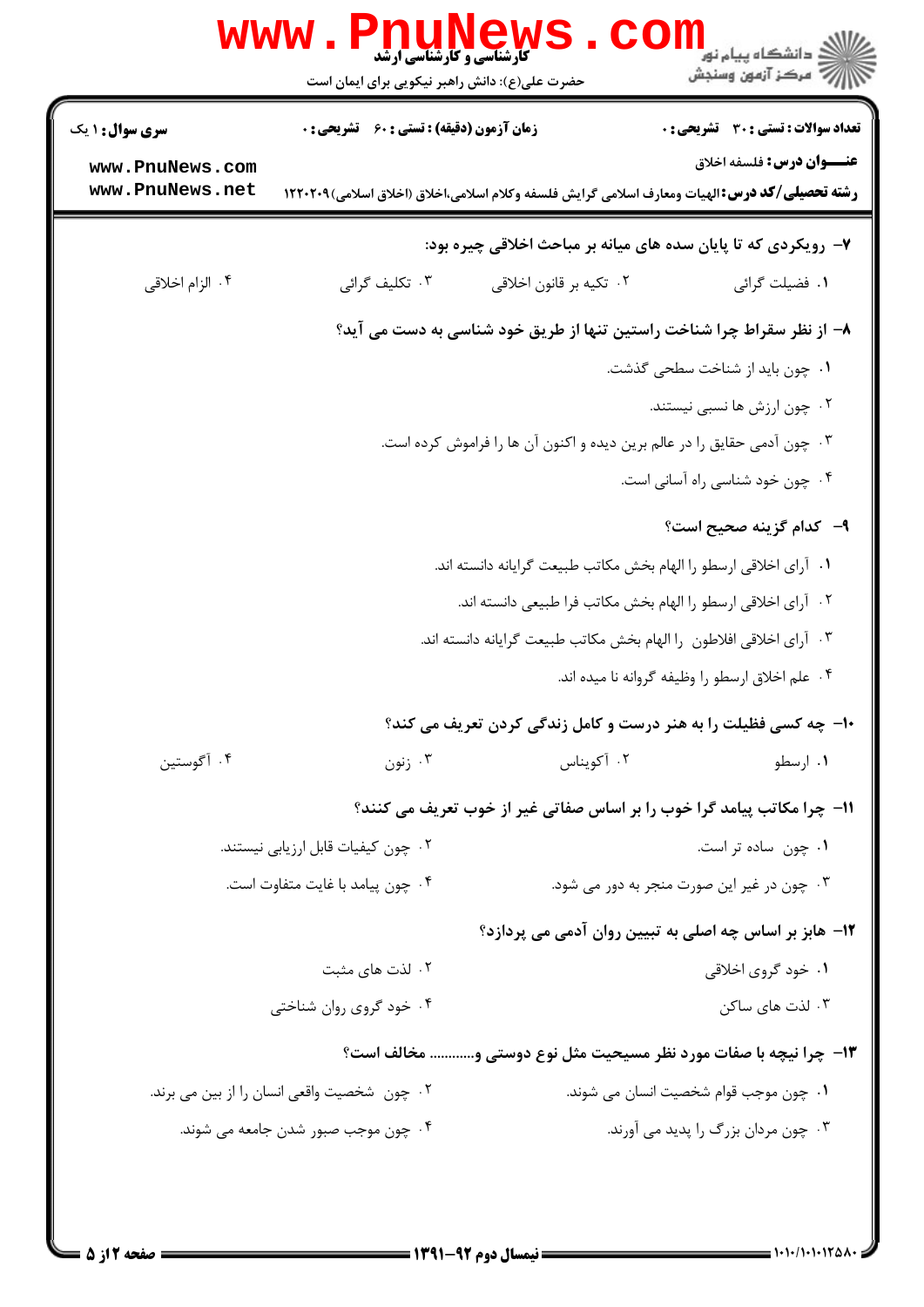|                                    | WWW . PI<br><b>کارشناسی و کارشناسی ارشد</b><br>حضرت علی(ع): دانش راهبر نیکویی برای ایمان است | ڪ دانشڪاه پيا <sub>م</sub> نور<br>7ء مرڪز آزمون وسنڊش                                                                                     |
|------------------------------------|----------------------------------------------------------------------------------------------|-------------------------------------------------------------------------------------------------------------------------------------------|
| <b>سری سوال : ۱ یک</b>             | <b>زمان آزمون (دقیقه) : تستی : 60 ٪ تشریحی : 0</b>                                           | <b>تعداد سوالات : تستی : 30 ٪ تشریحی : 0</b>                                                                                              |
| www.PnuNews.com<br>www.PnuNews.net |                                                                                              | <b>عنـــوان درس:</b> فلسفه اخلاق<br><b>رشته تحصیلی/کد درس:</b> الهیات ومعارف اسلامی گرایش فلسفه وکلام اسلامی،اخلاق (اخلاق اسلامی)۲۲۰۲۰۹ ا |
|                                    |                                                                                              | ۱۴- سود گروی کلاسیک معمولا به چه کسانی نسبت داده می شود؟                                                                                  |
|                                    | ٠٢ جرمى بنتام - جان استوارت ميل                                                              | ۰۱ اسمارت - فلچر                                                                                                                          |
|                                    | ۰۴ فلچر - برانت - کانت                                                                       | ۰۳ جورج باركلي - برانت                                                                                                                    |
|                                    |                                                                                              | 1۵– اصل سود را از چه اصلی می توان استنتاج کرد؟                                                                                            |
| ۰۴ نیک خواهی                       | ۰۳ وظیفه گروی                                                                                | ۰۲ لذت<br>۰۱ نیکو کاری                                                                                                                    |
|                                    |                                                                                              | ۱۶– اراده خیر از نظر کانت اراده ای است که:                                                                                                |
|                                    | ٢. به قصد انجام تكليف عمل كند.                                                               | ۰۱ درست اندیشه کند.                                                                                                                       |
|                                    | ۰۴ پیامد خوبی داشته باشد.                                                                    | ۰۳ برای حل مشکلات دیگران اراده کند.                                                                                                       |
|                                    |                                                                                              | ۱۷– قوانین طبیعی و قوانین اخلاقی در دیدگاه کانت چه فرقی دارند؟                                                                            |
|                                    |                                                                                              | ۰۱   پیروی از قانون اخلاقی جبری و نا آگاهانه است ولی پیروی از قوانین طبیعی ارادی و آگاهانه است.                                           |
|                                    |                                                                                              | ۰۲ پیروی از هر دو ارادی و آگاهانه است.                                                                                                    |
|                                    |                                                                                              | ۰۳ پیروی از هر دو جبری و نا آگاهانه است.                                                                                                  |
|                                    |                                                                                              | ۰۴ پیروی از قانون اخلاقی  ارادی و اگاهانه است ولی پیروی از قوانین طبیعی جبری و نا اگاهانه است.                                            |
|                                    |                                                                                              | <b>۱۸</b> - تفاوت امر مشروط تردیدی و امر مشروط تاکیدی از نظر کانت عبارت است از :                                                          |
|                                    |                                                                                              | ۰۱ در اولی خوبی کار ذاتی نیست بلکه برای رسیدن به غایتی مشخص است - در دومی خوبی کار ذاتی است.                                              |
|                                    |                                                                                              | ۲ . در هر دو خوبی کار ذاتی نیست اما در دومی غایت مورد نظر مطلوب همگان است.                                                                |
|                                    |                                                                                              | ۰۳ در هر دو خوبی کار ذاتی نیست اما در اولی غایت مورد نظر مطلوب همگان است.                                                                 |
|                                    |                                                                                              | ۰۴ در اولی خوبی کار ذاتی است و برای رسیدن به غایتی همگانی است - در دومی خوبی کار ذاتی نیست.                                               |
|                                    |                                                                                              | 1۹– کدام یک صحیح است؟                                                                                                                     |
|                                    |                                                                                              | ٠١ در ديدگاه كانت براي تعارض احكام اخلاقي راه حل خاصي ارائه مي شود.                                                                       |
|                                    |                                                                                              | ٠٢ راس براي تعارض احكام اخلاقي راه حل خاصي ارائه نمي دهد.                                                                                 |
|                                    |                                                                                              | ۰۳ از نظر فرانکنا دو اصل سود و عدالت برای ارائه نظریه ای جامع کافی نیستند.                                                                |
|                                    |                                                                                              | ۰۴ دیدگاه های پیامد گرایانه بر اساس محاسبه سود و زیان می توانند تعارض های اخلاقی را رفع نمایند.                                           |
|                                    |                                                                                              |                                                                                                                                           |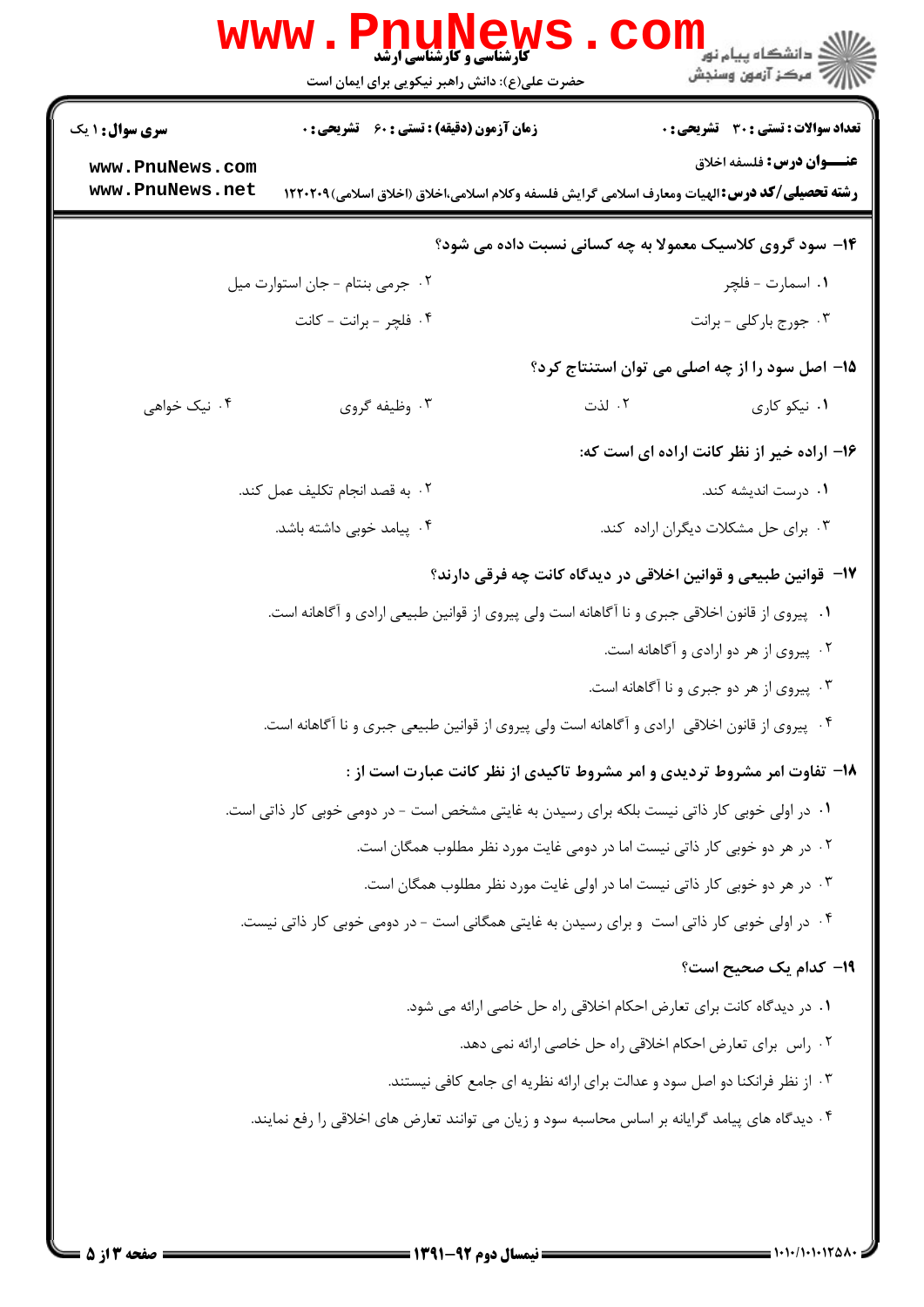|                        | www.PnuNews                                   |               | د دانشکاه پيام نور<br>// مرکز آزمون وسنجش                                                             |
|------------------------|-----------------------------------------------|---------------|-------------------------------------------------------------------------------------------------------|
|                        | حضرت علی(ع): دانش راهبر نیکویی برای ایمان است |               |                                                                                                       |
| <b>سری سوال : ۱ یک</b> | زمان آزمون (دقیقه) : تستی : 60 ٪ تشریحی : 0   |               | <b>تعداد سوالات : تستی : 30 - تشریحی : 0</b>                                                          |
| www.PnuNews.com        |                                               |               | <b>عنـــوان درس:</b> فلسفه اخلاق                                                                      |
| www.PnuNews.net        |                                               |               | <b>رشته تحصیلی/کد درس:</b> الهیات ومعارف اسلامی گرایش فلسفه وکلام اسلامی،اخلاق (اخلاق اسلامی)۲۲۰۲۰۹ ا |
|                        |                                               |               | ۲۰– نظریه رالز در باب عدالت چه نام دارد؟                                                              |
|                        | ۰۲ عدالت به منزله استحقاق                     |               | ٠١. عدالت به منزله انصاف                                                                              |
|                        | ۰۴ عدالت به منزله توزیع برابر                 |               | ۰۳ عدالت به منزله مزيت                                                                                |
|                        |                                               |               | <b>۲۱</b> – کدام یک از موارد زیر نقد بر طبیعت گرائی یا توصیف گروی می باشد؟                            |
|                        |                                               |               | ۰۱ میان ارزش و واقعیت شکاف وجود ندارد.                                                                |
|                        |                                               |               | ۰۲ ارزش ها را می توان از واقعیت ها نتیجه گرفت.                                                        |
|                        |                                               |               | ۰۳ ارزش ها را نمی توان از واقعیت ها نتیجه گرفت و باید ها از هست ها قابل استنتاج نیستند.               |
|                        |                                               |               | ۰۴ باید ها از هست ها قابل استنتاج هستند.                                                              |
|                        |                                               |               | ٢٢- مغالطه طبيعت گروانه مور عبارت است از :                                                            |
|                        | ۰۲ تعریف یک چیز به امری غیر از خود آن چیز.    |               | ۰۱ تعریف یک چیز به اجزای ذاتی خودش.                                                                   |
|                        | ۰۴ قابل تعریف بودن یک چیز با اجزای غیر ذاتی . |               | ۰۳ تعریف یک چیز با خصوصیات طبیعی خودش.                                                                |
|                        |                                               |               | ٢٣- بر طبق قانون هيوم :                                                                               |
|                        |                                               |               | ۰۱ احکام اخلاقی توصیف گر واقعیت و کاشف آن هستند.                                                      |
|                        |                                               |               | ۰۲ ارزش ها (باید ها) از شناخت ها (هست ها ) استنتاج نمی شوند.                                          |
|                        |                                               |               | ۰۳ احکام اخلاقی دستوری بوده و جنبه آگاهی بخشی دارند.                                                  |
|                        |                                               |               | ۰۴ ارزش ها (باید ها) از شناخت ها (هست ها ) قابل استنتاج هستند.                                        |
|                        |                                               |               | ۲۴- دیدگاه پوزیتیویسم منطقی در فرا اخلاق چیست؟                                                        |
| ۰۴ جامعه گرائی         | ۰۳ احساس گرائی                                | ۰۲ شهود گرائی | ۰۱ وظیفه گرائی                                                                                        |
|                        |                                               |               | ۲۵- برای به کار گیری قاعده زرین افزون بر سازگاری به دو شرط دیگر هم نیازمندیم، این دو شرط عبارتند از:  |
|                        | ۲. آگاهی از موقعیت - بی طرفی                  |               | ٠١ آگاهي از موقعيت - به كار گيري تخيل                                                                 |
|                        | ۰۴ منطقی بودن - بی طرفی                       |               | ۰۳ به کار گیری تخیل - بی طرفی                                                                         |
|                        |                                               |               | ۲۶- مهم ترین معیارهای حقیقت داشتن (صدق ) و موجه بودن گزاره ها در فلسفه عبارتند از:                    |
|                        | ۰۲ مطابقت - عدم تناقض - سازگاری درونی         |               | ۰۱ مطابقت – مفید بودن در عمل – سازگاری بیرونی                                                         |
|                        | ۰۴ مطابقت - مفید بودن در عمل - سازگاری درونی  |               | ۰۳ مفید بودن در عمل - سازگاری بیرونی - عدم تناقض                                                      |
|                        |                                               |               |                                                                                                       |